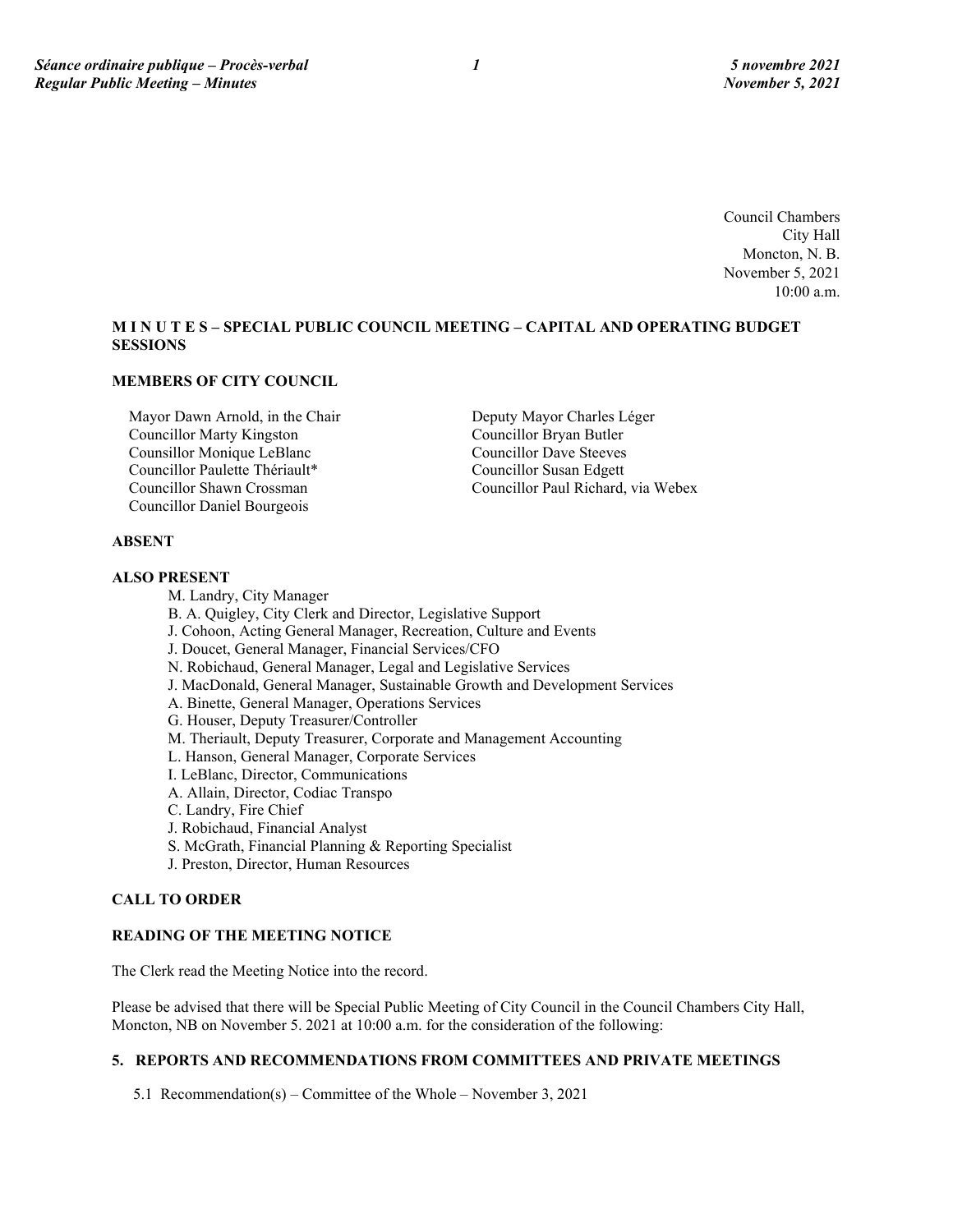# **6. REPORTS FROM ADMINISTRATION**

6.1 2022 Operating, Capital, and Utility Budget Summary –Resolutions

### **7. ADJOURNMENT**

# **APPROVAL OF AGENDA**

**Motion: That** the agenda **be approved** as circulated.

Moved by: Councillor Kingston Seconded by: Councillor Butler

#### **MOTION CARRIED**

## **CONFLICT OF INTEREST**

*No conflict of interest declared*

# **5. REPORTS AND RECOMMENDATIONS FROM COMMITTEES AND PRIVATE MEETINGS**

5.1 Recommendation(s) – Committee of the Whole – November 3, 2021

#### **Motion – ENSEMBLE**

The purpose of the initial request of Ensemble in the amount of \$50,000 is to cover the expenses of hiring a Wellness Navigator who will work directly with people who use substances [PWUS] who access ENSEMBLE's harm reduction programming/services. The purpose of the position is to provide support staffing who will facilitate access to various community services. To identify & submit referrals on behalf of individuals requiring housing and treatment for substance use; provide assistance to navigate admissions to relevant community services. In addition to supporting people who use substances, The Wellness Navigator will follow and assist individuals throughout the referral[s] process. The Navigator will work to create an inclusive community that embraces and supports some of our community's most vulnerable people. Part of building an inclusive community will include providing education regarding the principles of harm reduction and best practices to service providers. These tasks will be part of the work of the Wellness Navigator as they navigate the referral process with the people who use substances

In addition, the funds would be utilized to support the new initiative by Ensemble for managing a safe injection site in the City of Moncton.

**Motion: That** Council approve an additional amount of \$25,000 for a total annual grant amount for 2022 to 2024 of \$51,500 for Ensemble. The funding of this amount would come from the reduction of the stabilization reserve for 2022 (annual current contribution of \$325,000) and Administration is directed to budget for the \$50,000 amount in the future budgets of 2023 and 2024

*Moved by: Councillor Butler Seconded by: Councillor LeBlanc*

*Councillor Thériault entered the meeting @ 10:04*

## **MOTION CARRIED**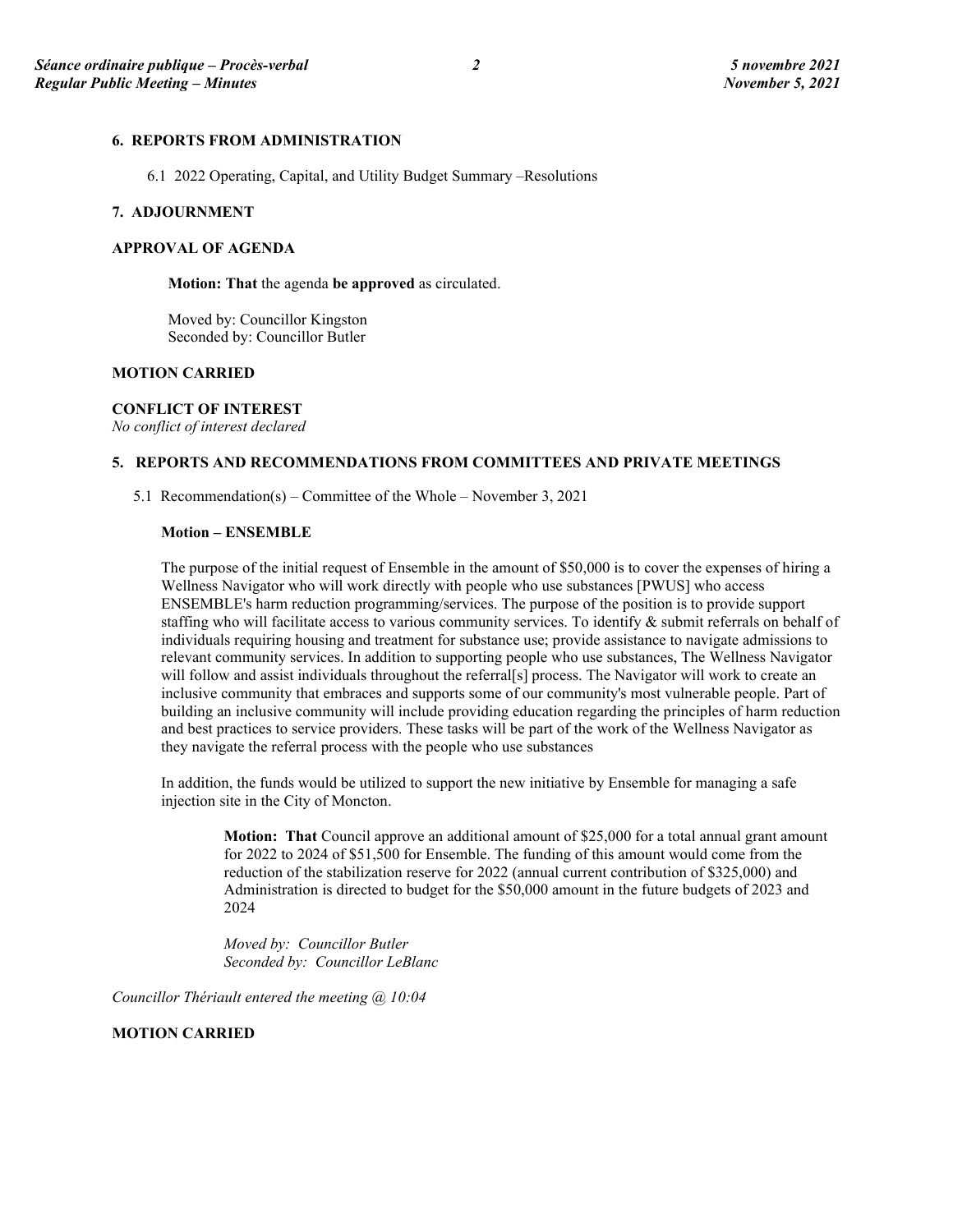#### **Motion – Second Chance Workshop**

The mandate of Second Chance Workshop (SCW) is to provide employment opportunities for marginalized people, recipients of social assistance. Their mission has just been recently enhanced to include the homeless, as well as those who are dependent on parents or guardians receiving social assistance and, some residents of adult shelters, all deserving of a second chance. Increasing the opportunity of training to include these underprivileged people will give those who qualify a new lease of life.

**Motion: That** Council approve an additional amount of \$5,000 per year for a total annual grant amount for 2022 to 2024 of \$10,000 for Second Chance Workshop. The funding of this amount would come from the reduction of the stabilization reserve for 2022 (annual current contribution of \$325,000) and administration is directed to budget for the \$10,000 amount in the future budgets of 2023 and 2024.

*Moved by: Councillor Richard Seconded by: Councillor Thériault*

# **MOTION CARRIED**

#### **Social Issues Reserve**

In the past number of years, social inclusion, homelessness, and other related concerns have been raised within the City of Moncton. The City of Moncton, other levels of government, numerous agencies, organizations, and other entities have continued to work to find solutions to address, reduce the impact of these social issues within our community and assist individuals affected.

The use of the reserve would provide additional funding towards social concerns.

An increase of .6% of the tax revenue represents a total of \$ 877,180 that would be received and deposited into the dedicated reserve.

#### **Financial:**

Since 2014, the amount of funding through direct payments to outside organizations for supporting social inclusion has increased from \$165,000 in 2014 to \$953,600 in 2022 (not including the amount paid out to Rising Tide).

Currently, the following amounts are included in the 2022 budget to support efforts addressing social inclusion:

| $\bullet$ | Social Inclusion Officer and related budget      | 180,000<br>S |
|-----------|--------------------------------------------------|--------------|
| $\bullet$ | Grants to Outside Organizations (final proposed) | 953,600      |
| $\bullet$ | By-Law Department with Community Officers        | \$1,500,000  |
| $\bullet$ | Social Impact Audit implementation               | 200,000      |
| $\bullet$ | <b>Operating Public Washrooms</b>                | 60,000       |
| $\bullet$ | Rising Tide 2022 Contribution                    | \$2,000,000  |
| $\bullet$ | Tent Clean Up Site Cost                          | 72,000<br>S  |
| $\bullet$ | Market Security Budget increase                  | 12,000       |
|           | TOTAL.                                           | \$4.977.600  |

It is also important to note that the RCMP staffing has increased considerably in the past 5 years and those members are also assigned to deal with social concerns.

One of the findings of the Social Audit indicates that there is enough money in the system but what is lacking is the proper coordination of these funds and resources to make a difference on social issues.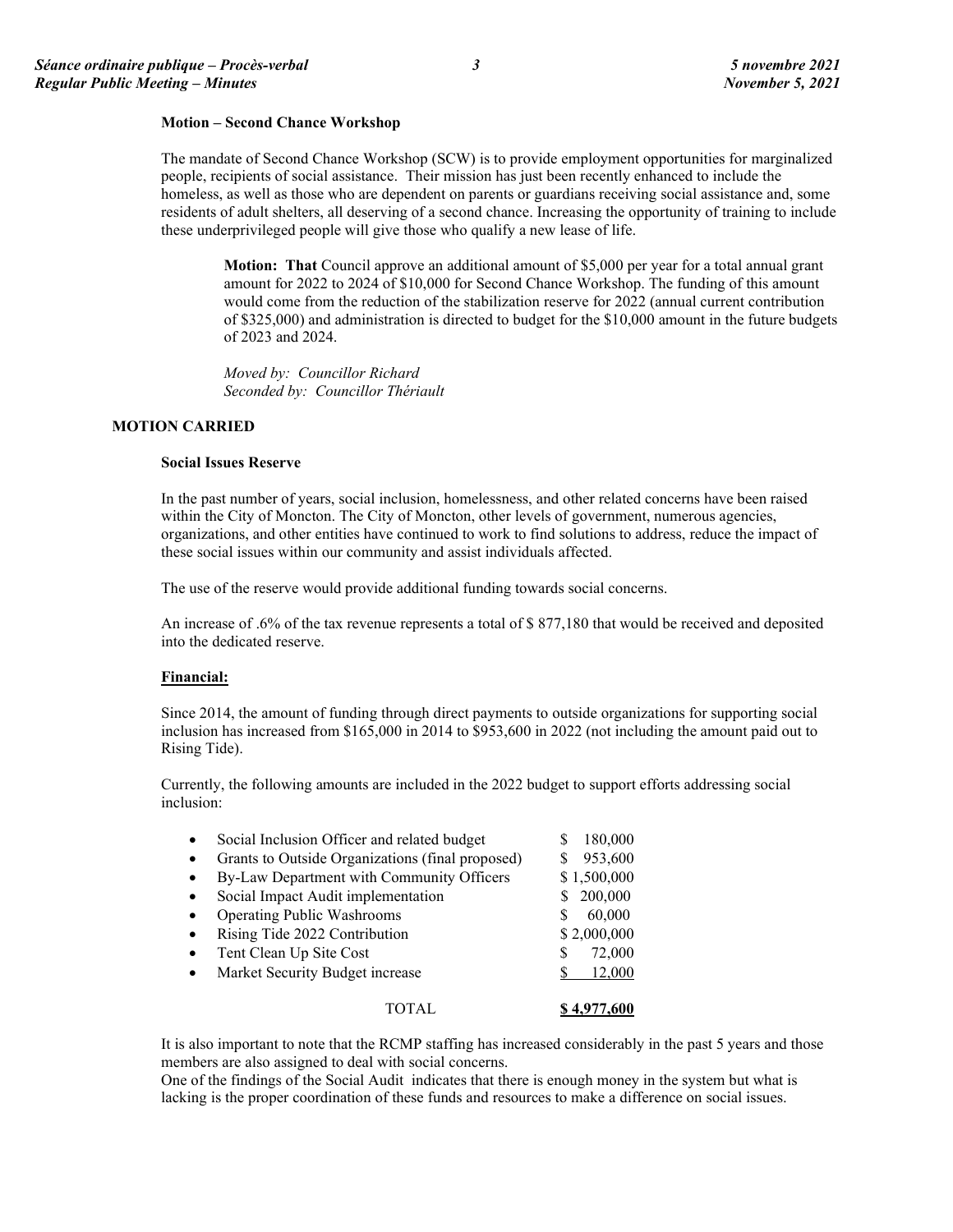Administration believes the City should focus on the coordination of the organizations already being funded in 2022 to ensure that they are delivering on their missions and objectives and that these are aligned to City priorities before increasing funding that needs to be paid by the taxpayers of Moncton.

This proposal, would be funded by an increase of the tax rate of 0.89 cents for a total of \$1.5561 rather than \$1.5472 per \$100 of assessment which will represent the following increases for residential properties:

| Home Value | Tax Increase | Additional yearly<br>impact of<br>Increase | <b>Increase Property</b><br>Tax Bill vs 2020 for<br>$10\%$ assessment<br>increase cap<br>@\$1.5472 | Increase after<br>additional 0.89 cents |
|------------|--------------|--------------------------------------------|----------------------------------------------------------------------------------------------------|-----------------------------------------|
| \$225,000  | $0.89$ cents | \$20.03                                    | \$106.81                                                                                           | \$126.84                                |
| \$275,000  | $0.89$ cents | \$24.48                                    | \$130.55                                                                                           | \$155.03                                |
| \$350,000  | $0.89$ cents | \$31.15                                    | \$166.15                                                                                           | \$197.30                                |

**Motion: That** the property tax revenue be capped at 4.6% in comparison to 2021 and that 0.6% of that amount be placed in a dedicated reserve to address social issues

*Moved by: Deputy Mayor Léger Seconded by: Councillor LeBlanc*

A discussion ensued amongst Councillors, as to their concerns with approving this motion and the impact it could have on citizens. It was felt that more discussion is needed regarding providing additional funding. Mr. Doucet, in response to a question from Council, indicated that Council could bring forth recommendations throughout the upcoming year to provided additional social issues funding.

## **MOTION DEFEATED**

*Nay:*

*Mayor Arnold Councillor Crossman Councillor Thériault Councillor LeBlanc Councillor Bourgeois Councillor Kingston Councillor Butler Councillor Steeves Councillor Edgett Councillor Richard*

## **6. REPORTS FROM ADMINISTRATION**

## **6.1 2022 Operating, Capital, and Utility Budget Summary – Resolutions**

## **Resolution - 2022 Utility Operating Fund Budget- City of Moncton**

At the November 1 2021 Public Council Meeting and at the November 3 of 2021, Special Committee of the Whole meeting, Council was presented the proposed 2022 Utility Operating Fund budget. The Utility Operating Budget initially proposed an overall rate increase of 1.88% for 2022.

As a result, the Revenues for 2022 are budgeted at \$40,553,565 and Expenditures are budgeted at \$40,553,565.

This resolution is required to provide authorization from City of Moncton Council for submission to the Province of NB and to establish the Water and Utility rates for the 2022 calendar year.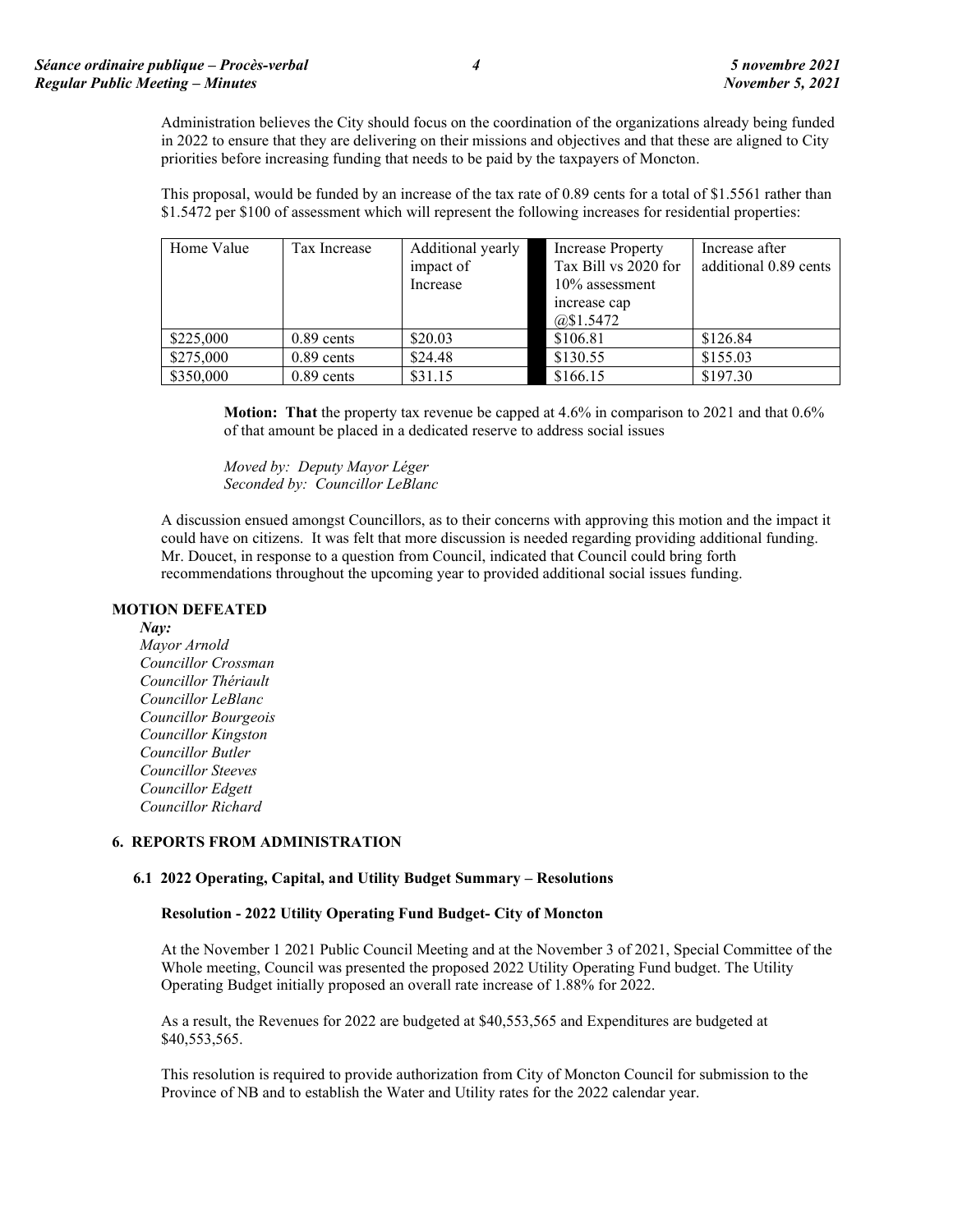**THIS IS TO CERTIFY** that on the 5th day of November, 2021 the Council of the local government of CITY OF MONCTON RESOLVED that pursuant to subsection 117(4) of the *Local Governance Act*, the total budget for the Water and Wastewater utility for the ensuing year would consist of total revenues of **\$40,553,565** and total expenditures of **\$40,553,565.**

*Moved by: Deputy Mayor Léger Seconded by: Councillor Edgett*

# **MOTION CARRIED**

## **Resolution – 2022 General Operating Fund Budget- City of Moncton**

On October 7, 2021, the City of Moncton received its 2022 Property Tax Assessment Base and related information from the Province of New Brunswick. The overall increase in assessment base from 2021 for 2022 amounts to 10.68%.

On November 3, 2021, based on the assessment base information, Council deliberated on the 2022 proposed General Operating Fund budget with total budgeted expenditures of \$175,954,378 including a 10.25 cent tax rate reduction (from \$1.6497 down to \$1.5472).

It is recommended that Council approve the submission to the Province of NB and to establish the Property Tax rates for the 2022 calendar year based on the recommendations brought forward on November 5, 2021 and related motion from Council.

**THIS IS TO CERTIFY** that on the 5<sup>th</sup> day of November 2021, the Council of the local government of **CITY OF MONCTON** RESOLVED that the sum of **\$175,954,378** be the total operating budget of the local government, that the sum of **\$152,044,698** be the Warrant of the local government for the ensuing year, and that the tax rate(s) for the local government be: **\$1.5472**.

The Council orders and directs the levying by the Minister of Environment and Local Government of said amount on real property liable to taxation under the *Assessment Act* within the local government of: City of Moncton.

*Moved by: Councillor Butler Seconded by: Councillor Kingston*

## **MOTION CARRIED**

# **Resolution – Approval of 2022 Capital Works Budget**

On November 3, 2021 Council deliberated on the 2022 Capital Works Budget for both the Utility and General Funds.

This Resolution is required to provide authorization from City of Moncton Council to apply to the Municipal Borrowing Board for authorization to borrow or guarantee the prepayment of money borrowed or deemed borrowed for the capital projects outlined in the 2022 Capital Works Program.

Please note that this resolution excludes the police facility of \$54,300,000 due to this having been already approved by City Council. For the Police facility, previous approval has been provided in two segments.

1) On August 17, 2020, Council approved an amount of \$46,000,000 for application to the New Brunswick Municipal Capital Borrowing Board (MCBB). On October 13, 2020, the MCBB provided conditional approval pending receipt of updated costing figures and a signed intent to lease between the City of Moncton and CRPA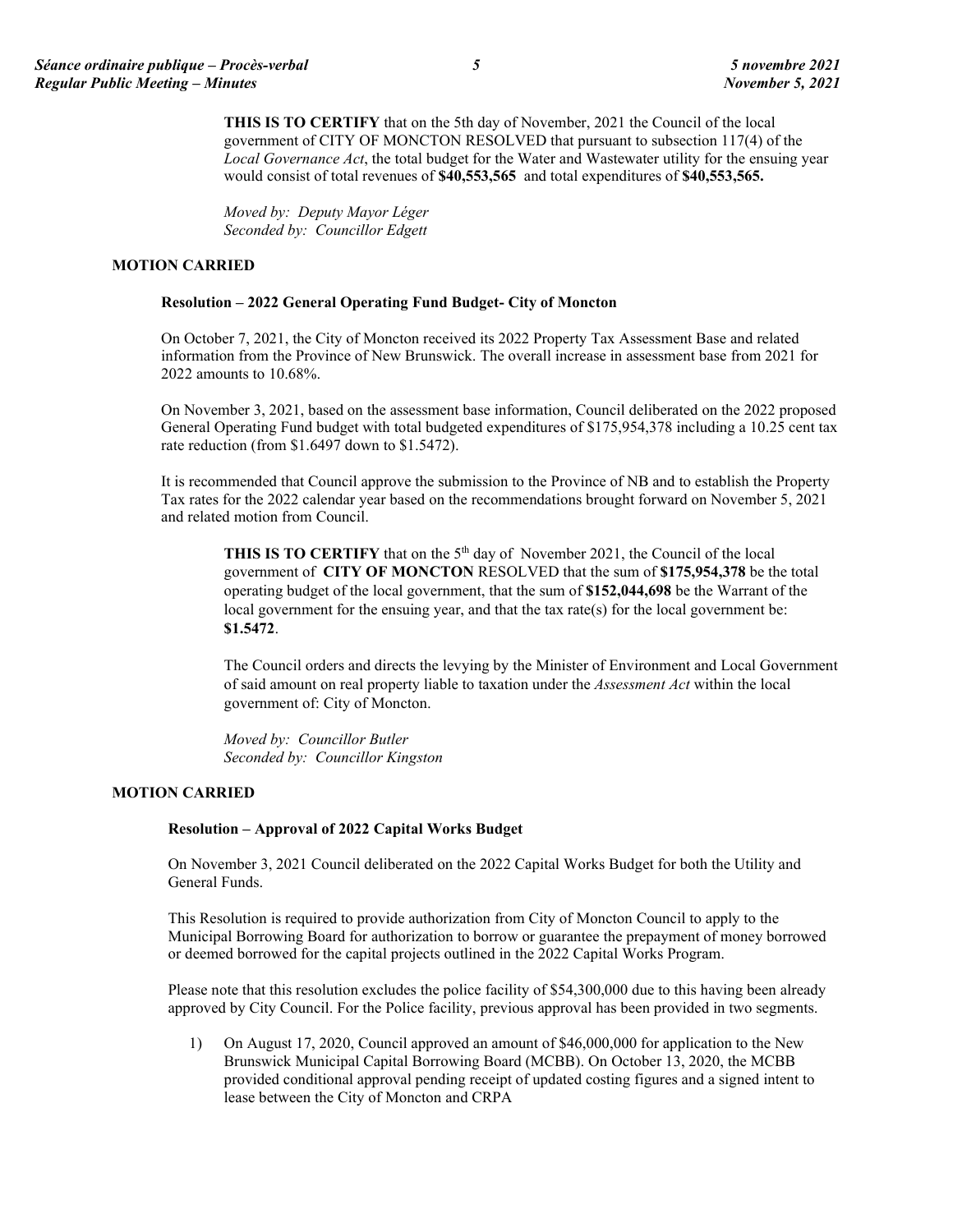2) On October 18, 2021, Council approved an additional amount of \$8,300,000 for a total project budget of \$54,300,000 which will be brought forward to the Capital Borrowing Board in the near future

The first advanced resolution was required from Council for borrowing authority to be obtained to commence with the project in 2021. Initially, the project was to be tendered in April 2021 (and construction started in July 2021) but due to delays in final tender prep, cost concerns and Council elections, the tendering was delayed. The second resolution was obtained to allow for borrowing authority for the increased costs, thus allowing for tendering in the fall of 2021 and early construction to start in the spring of 2022 (with completing in late 2023).

**WHEREAS** the City Council of the City of Moncton has adopted a Capital Works Budget for 2022

**BE IT RESOLVED** that the City of Moncton submit to the Municipal Capital Borrowing Board, an application for authorization to borrow or guarantee the repayment of money borrowed or deemed borrowed for a capital expense for the following purposes, term, and amount:

| <b>PURPOSE</b>                            | <b>AMOUNT</b>  | <b>TERM</b> |
|-------------------------------------------|----------------|-------------|
| Government General Services               | 700,000<br>\$. | 5 years     |
| <b>Transportation Services</b>            | \$12,533,000   | 10 years    |
| Recreational and Cultural Services        | \$ 3,637,000   | 10 years    |
| <b>Protective Services</b>                | \$.<br>169,000 | 5 years     |
| <b>Environmental Development Services</b> | 170,000        | 5 years     |
| <b>General Capital</b>                    | \$17,209,000   |             |
| Environmental Health Services (Utility)   | \$9,934,000    | 10 years    |
| <b>Utility Capital</b>                    | \$9,934,000    |             |
| TOTAL                                     | \$27,143,000   |             |

*Moved by: Deputy Mayor Léger Seconded by: Councillor Edgett*

# **MOTION CARRIED**

*Nay:*

*Councillor Crossman Councillor Butler*

#### **Approval of Amended 2019-2023 Investment Gas Tax Plan**

To access funding through the Gas Tax Transfer Agreement, the City of Moncton is required to develop a Five-Year Capital Investment Plan which outlines anticipated eligible capital investments to be funded through the agreement and forward to the Province of New Brunswick. This plan needs to be submitted every 5 years.

The City had previously approved the 2019-2023 Gas Tax Capital Investment in 2019. In August 2021, the City was informed that a top-up amount of gas tax funding in the amount of \$5,021,667 would be transferred to the City upon a receipt of an amended and adopted plan considering this additional amount.